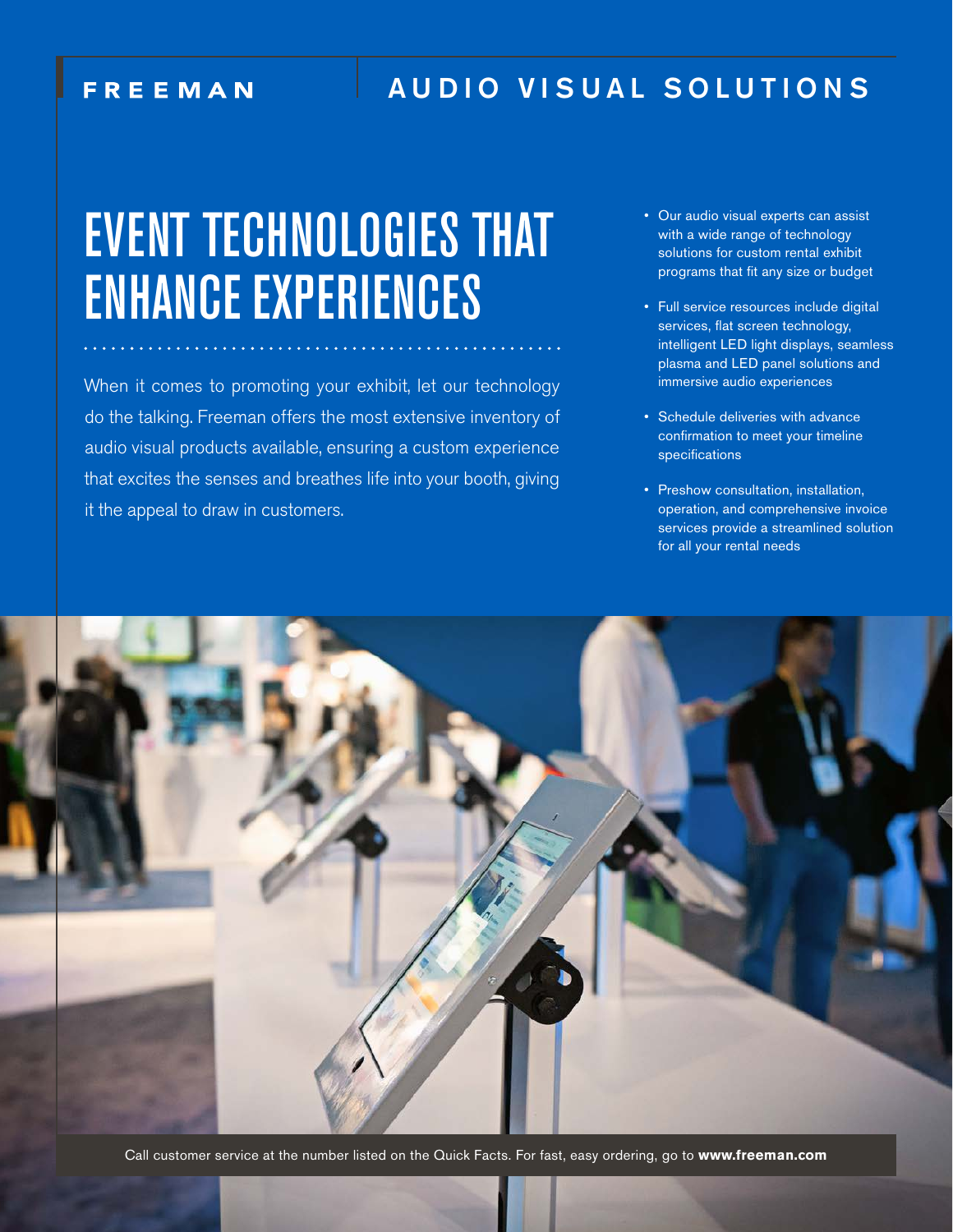## FREEMAN

# AUDIO VISUAL SOLUTIONS

**Freeman Audio Visual offers the widest array of audio visual products in our expansive network throughout North America. Our exhibit specialists can assist with a full range of audio visual equipment for portable, modular and custom rental exhibit programs to fit any size or budget. Full service resources include digital services, lighting, flat screen technology, computer equipment and LED displays.**

Freeman Audio Visual establishes the right combination of equipment and services that will command attention while communicating your company's message. Whatever your needs, our dedicated service and technical on-site support teams will be available to ensure your exhibit program's success. With more than 3,500 full-time audio visual experts and \$100 million in inventory, you can always count on Freeman Audio Visual to recommend the perfect combination of audio visual solutions to enhance your company's brand.

- PRESHOW CONSULTATION REGARDING EQUIPMENT SPECIFICATIONS AND BUDGETING П
- ONE SEAMLESS SOURCE FOR ALL YOUR TECHNOLOGY SOLUTIONS, INCLUDING A COMPLETE RANGE OF AUDIO VISUAL AND COMPUTER EQUIPMENT AND INSTALLATION SERVICES
- **INTELLIGENT LIGHTING DESIGN, INSTALLATION AND OPERATION**
- SCHEDULED DELIVERIES WITH ADVANCE CONFIRMATION TO MEET YOUR TIMELINES П
- AUDIO VISUAL EXPERTS THAT OFFER PERSONALIZED, DEDICATED SERVICE



Call customer service at the number listed on the Quick Facts. For fast, easy ordering, go to **www.freeman.com**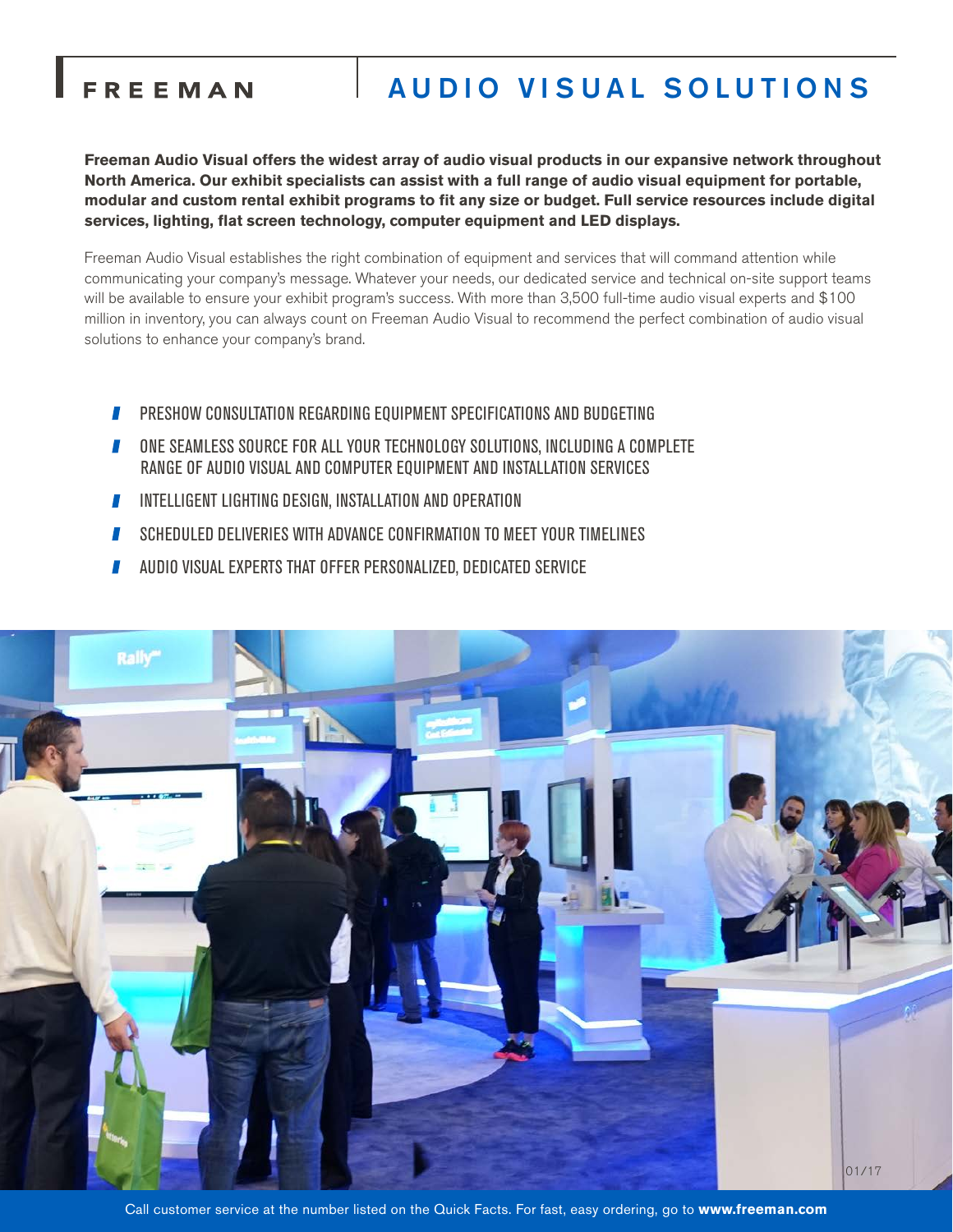

(888) 508-5054 Fax: (469) 621-5605 ExhibitorSupport@freeman.com



#### NAME OF SHOW: **2022 PGA MERCHANDISE SHOW/ JANUARY 26-28, 2022**

| <b>COMPANY NAME:</b> | BOOTH#:  |
|----------------------|----------|
| <b>CONTACT NAME:</b> | PHONE #: |

### E-MAIL ADDRESS:

#### **For fast, easy ordering, go to [www.freeman.com/store.](https://www.freemanco.com/store?utm_source=Forms&utm_medium=PDF)**

#### EVENT TECHNOLOGY

- **• Orders received after the deadline date or without payment will be charged the Standard Price.**
- **• Electrical and internet services are not included in equipment pricing.**
- **• Pricing is for the length of the event and includes product delivery.**
- **• Please call for meeting room support or items that are not listed.**

#### **FLAT SCREEN PACKAGES**

| Qty           | <b>Description</b>                                                          | <b>Discount</b><br><b>Price</b> | <b>Standard</b><br><b>Price</b> | <b>Total</b>                                              |
|---------------|-----------------------------------------------------------------------------|---------------------------------|---------------------------------|-----------------------------------------------------------|
|               | • All screens are 1080p with dual post stand                                |                                 |                                 |                                                           |
|               |                                                                             |                                 | \$947.70                        | the company of the company of                             |
|               |                                                                             |                                 | \$1,145.15                      | <b>Contract Contract Contract</b>                         |
| $\mathcal{L}$ |                                                                             |                                 | \$1,902.00                      |                                                           |
|               |                                                                             |                                 | \$2,691.75                      | <b>Contract Contract Contract</b>                         |
|               |                                                                             |                                 | \$4,738.50                      |                                                           |
|               | • All screens are 1080p with dual post stand and external USB media player. |                                 |                                 |                                                           |
|               |                                                                             |                                 | \$1,079.50                      | $\begin{array}{c} \updownarrow \\ \downarrow \end{array}$ |
|               |                                                                             |                                 | \$1,276.75                      | $\frac{1}{2}$                                             |
|               |                                                                             |                                 | \$2,033.60                      |                                                           |
|               |                                                                             |                                 | \$2,823.35                      |                                                           |
|               |                                                                             |                                 | \$4,896.45                      |                                                           |
|               | • All screens are 1080p with dual post stand and laptop.                    |                                 |                                 |                                                           |
|               |                                                                             |                                 | \$1,349.15                      |                                                           |
| $\sim 10$     |                                                                             |                                 | \$1,546.60                      |                                                           |
|               |                                                                             |                                 | \$2,303.45                      |                                                           |
|               |                                                                             |                                 |                                 |                                                           |
|               |                                                                             |                                 | \$3,093.20                      |                                                           |

#### **TOUCHSCREEN PACKAGES**

| Qtv           | <b>Description</b>                                 | <b>Discount</b><br><b>Price</b> | <b>Standard</b><br><b>Price</b> | Total |
|---------------|----------------------------------------------------|---------------------------------|---------------------------------|-------|
|               | • All packages include dual post stand and laptop. |                                 |                                 |       |
|               |                                                    |                                 | \$1.776.95                      |       |
| $\mathcal{L}$ |                                                    |                                 | \$2,303.45                      |       |
|               |                                                    |                                 | \$2.829.95                      |       |
|               | • All packages include dual post stand.            |                                 |                                 |       |
|               |                                                    |                                 | \$1.349.15                      |       |
|               |                                                    |                                 | \$1.875.15                      |       |
|               |                                                    |                                 | \$2,402.15                      |       |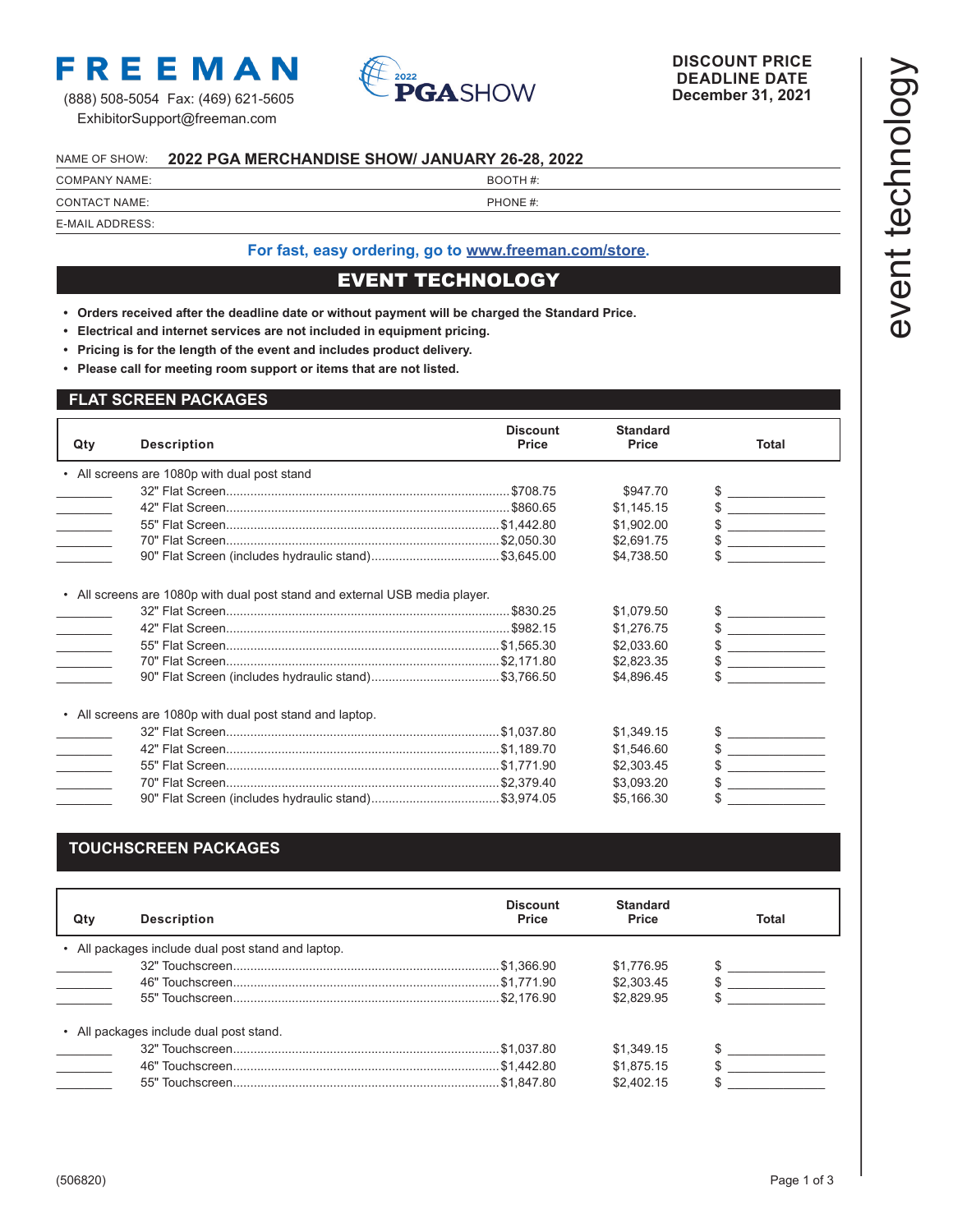# event technology event technology

#### NAME OF SHOW: **2022 PGA MERCHANDISE SHOW/ JANUARY 26-28, 2022**

| <b>COMPANY NAME:</b> | BOOTH#:  |
|----------------------|----------|
| <b>CONTACT NAME:</b> | PHONE #: |

E-MAIL ADDRESS:

#### **FLAT SCREEN DISPLAYS**

| Qty | <b>Description</b>                                                                            | <b>Discount</b><br><b>Price</b> | <b>Standard</b><br><b>Price</b> | <b>Total</b> |
|-----|-----------------------------------------------------------------------------------------------|---------------------------------|---------------------------------|--------------|
|     | • Please call for pricing on Flat Screens 98" and larger, 4K UHD, & LED Video Wall options.   |                                 |                                 |              |
|     | Table Top Lack Wall Mounted                                                                   |                                 | \$381.70                        |              |
|     | 32" Flat Screen - 1080p, with Internal Speakers\$480.95<br>Table Top<br>Wall Mounted          |                                 | \$625.20                        |              |
|     | 42" Flat Screen - 1080p, with Internal Speakers\$632.80<br>$\Box$ Wall Mounted<br>Table Top   |                                 | \$822.65                        |              |
|     | 55" Flat Screen - 1080p, with Internal Speakers\$1,215.00<br>$\Box$ Wall Mounted<br>Table Top |                                 | \$1.579.50                      |              |
|     | 70" Flat Screen - 1080p, with Internal Speakers\$1,822.50                                     |                                 | \$2.369.25                      |              |

#### **TOUCHSCREEN DISPLAYS**

| Qty | <b>Description</b>                                                                                         | <b>Discount</b><br>Price | <b>Standard</b><br>Price | Total |
|-----|------------------------------------------------------------------------------------------------------------|--------------------------|--------------------------|-------|
|     | • Touchscreens will require a PC/laptop to operate. Not compatible with Mac. Please call for larger sizes. |                          |                          |       |
|     | $\vert$ Table Top $\hskip10mm \Box$ Wall Mounted                                                           |                          | \$1.053.00               |       |
|     | $\Box$ Table Top $\Box$ Wall Mounted                                                                       |                          | \$1,579.50               |       |
|     | □ Wall Mounted<br>Table Top                                                                                |                          | \$2,106.00               |       |
|     | <b>VIDEO PLAYERS</b>                                                                                       |                          |                          |       |

#### \_\_\_\_\_\_\_\_ USB Media Player.............................................................................\$121.50 \$157.95 \$ \_\_\_\_\_\_\_\_\_\_\_\_\_\_ \_\_\_\_\_\_\_\_ Blu-ray Player....................................................................................\$151.90 \$197.45 \$ \_\_\_\_\_\_\_\_\_\_\_\_\_\_ HDCP Compliant, compatible with Blu-ray and DVD **Discount Standard Qty Description Price Price Total**

#### **COMPUTERS & ACCESSORIES**

| Qty | <b>Description</b>                                            | <b>Discount</b><br>Price | <b>Standard</b><br>Price | <b>Total</b> |
|-----|---------------------------------------------------------------|--------------------------|--------------------------|--------------|
|     | includes wired keyboard and mouse                             |                          | \$362.00                 |              |
|     |                                                               |                          | \$427.80                 |              |
|     |                                                               |                          | \$131.65                 |              |
|     | Apple 21.5" iMac (includes wired keyboard and mouse) \$303.75 |                          | \$394.90                 |              |
|     |                                                               |                          | \$592.30                 |              |
|     | I Floor Stand<br>Table Stand                                  |                          | \$197.45                 |              |